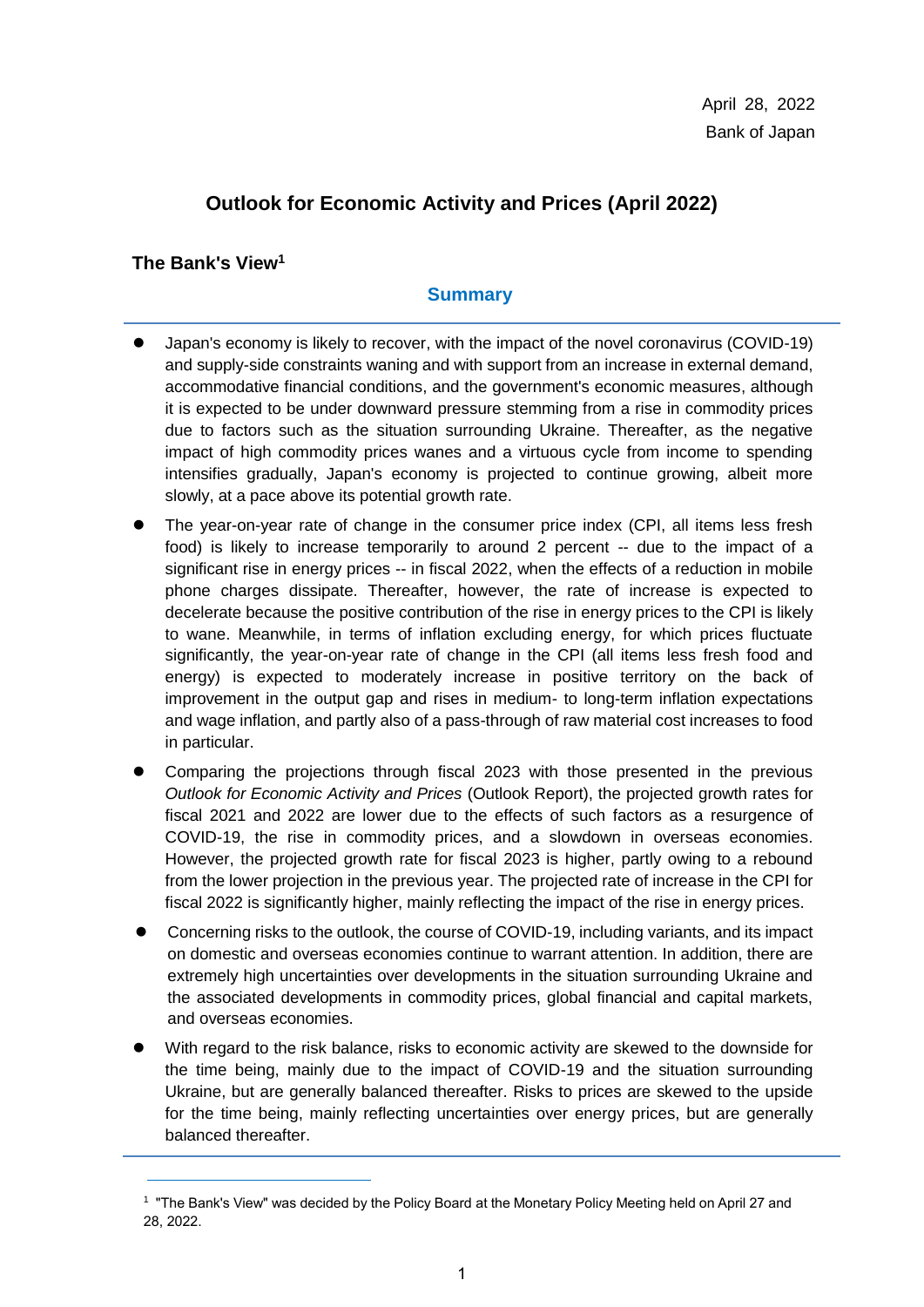#### **I. Current Situation of Economic Activity and Prices in Japan**

Japan's economy has picked up as a trend, although some weakness has been seen in part, mainly due to the impact of COVID-19 and the rise in commodity prices. Overseas economies have recovered on the whole, albeit with variation across countries and regions. In this situation, exports and industrial production have continued to increase as a trend, despite the remaining effects of supply-side constraints. Corporate profits have improved on the whole, but business sentiment has seen a pause in its improvement recently, mainly due to the impact of COVID-19 and the rise in commodity prices. Business fixed investment has picked up, although weakness has been seen in some industries. The employment and income situation has remained relatively weak on the whole, although improvement has been seen in some parts. Private consumption has started picking up again, with downward pressure stemming from COVID-19, particularly on services consumption, waning. Housing investment has been more or less flat. Public investment has been relatively weak, albeit at a high level. Financial conditions have been accommodative on the whole, although weakness in firms' financial positions has remained in some segments. On the price front, the year-on-year rate of change in the CPI (all items less fresh food), despite being affected by the reduction in mobile phone charges, has been in the range of 0.5-1.0 percent, reflecting price rises in energy and other items. Meanwhile, inflation expectations, particularly short-term ones, have risen.

#### **II. Baseline Scenario of the Outlook for Economic Activity and Prices in Japan**

#### **A. Baseline Scenario of the Outlook for Economic Activity**

From the beginning to the middle of the projection period, Japan's economy is likely to recover, with the impact of COVID-19 and supply-side constraints waning and with support from an increase in external demand, accommodative financial conditions, and the government's economic measures, although it is expected to be under downward pressure stemming from the rise in commodity prices.

Prices of commodities, such as crude oil, natural gas, and coal, and prices of grains, such as wheat, have seen a significant rise recently, mainly reflecting heightened supply concerns as a result of Russia's invasion of Ukraine. Since Japan relies on imports for most of these commodities, rises in these prices bring about an outflow of income from Japan (i.e., trading losses), and put downward pressure on households' real income and corporate profits through rises in energy and food prices. That said, the government's measures against oil price hikes and the accumulation of household savings that has resulted from pandemic-related restrictions are expected to mitigate downward pressure on income and the consequent negative impact on spending. In addition, a self-sustaining increase in demand, including pent-up demand, is projected to continue in both the household and corporate sectors with the impact of COVID-19 and supply-side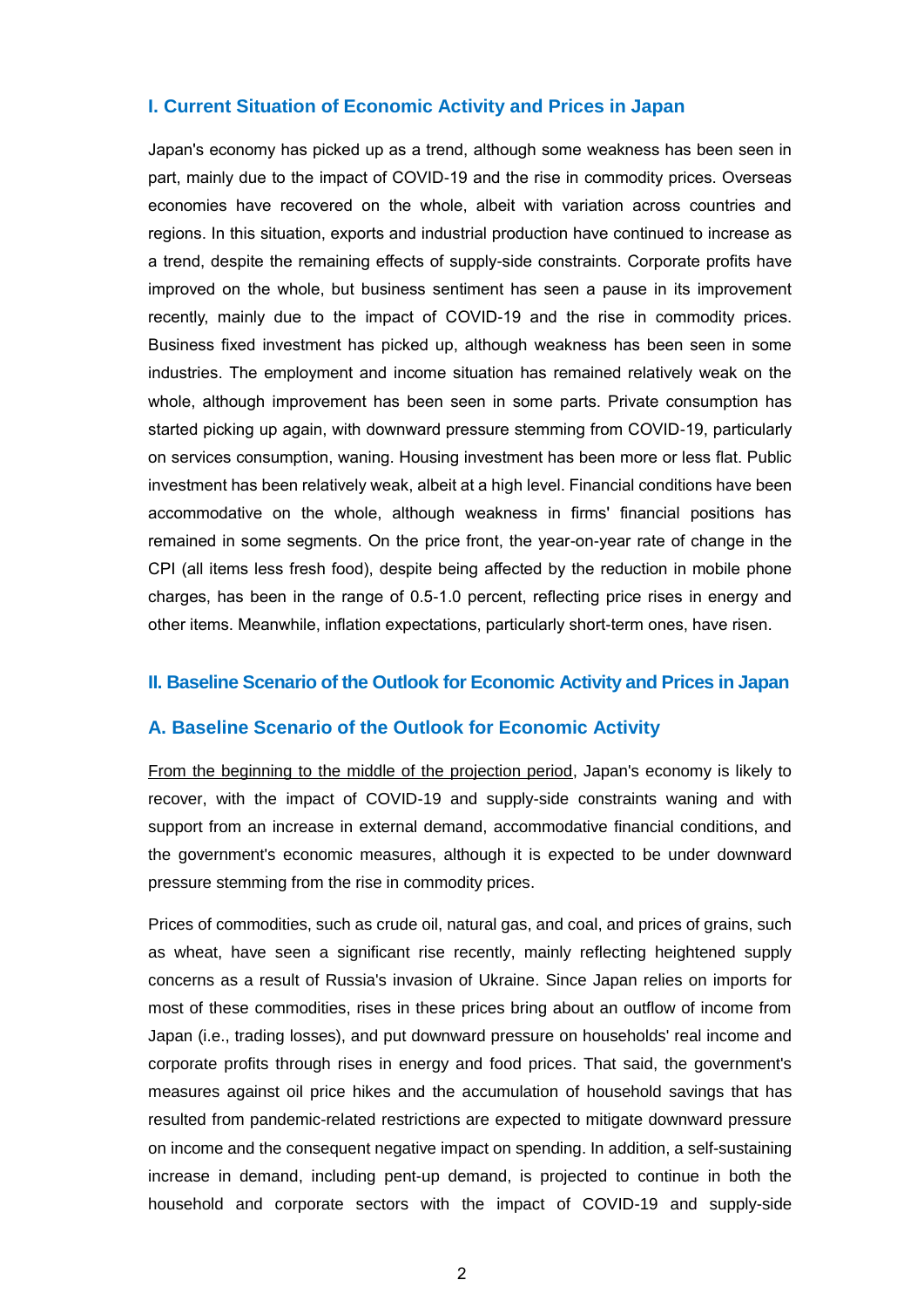constraints waning. For these reasons, the economy is likely to continue recovering. Specifically, in the household sector, private consumption is projected to recover, particularly led by the materialization of pent-up demand, as the situation with COVID-19 improves and as the resumption of consumption activities progresses while public health is being protected, mainly due to the widespread vaccinations and the rollout of antiviral medicines. In the corporate sector, exports and production are likely to increase, mainly for automobile-related goods, for which the effects of supply-side constraints are expected to wane, and for digital-related goods, which have seen an expansion in global demand. This is based on the projection that overseas economies will continue recovering on the whole, despite downward pressure from the situation surrounding Ukraine. Although raw material cost increases are projected to exert downward pressure, corporate profits are likely to remain at high levels on the whole, albeit with variation across industries and firm sizes, on the back of an increase in domestic and external demand and partly also of the yen's depreciation. In this situation, an uptrend in business fixed investment is expected to become clear as accommodative financial conditions provide support and supply-side constraints wane, although weakness is projected to remain for the time being in investment by the face-to-face services sector. Meanwhile, government spending is expected to be at a high level on the whole since it is projected that expenditure related to COVID-19 will continue, reflecting the government's past economic measures.

From the middle of the projection period, Japan's economy is projected to continue growing at a pace above its potential growth rate, as the negative impact of high commodity prices wanes and a virtuous cycle from income to spending intensifies gradually in the overall economy. That said, the pace of growth is highly likely to decelerate because the positive contribution of the materialization of pent-up demand is projected to wane.

In the household sector, employee income is likely to continue increasing moderately on the back of a rise in the number of non-regular employees associated with a recovery in the face-to-face services sector and of an increase in wage inflation that mainly reflects tightening labor market conditions and price rises. Due to this increase in employee income and a decline in downward pressure from rises in energy and food prices on real income, private consumption is expected to keep increasing steadily, although the materialization of pent-up demand is likely to slow. In the corporate sector, exports and production are likely to continue increasing moderately because it is projected that the growth in overseas economies, albeit decelerating, will stay at around the long-term average and that the effects of supply-side constraints, such as on semiconductors, will dissipate. Corporate profits are likely to return to an improving trend since domestic and external demand is expected to keep increasing and downward pressure stemming from raw material cost increases is likely to wane gradually. In this situation, with support from accommodative financial conditions, business fixed investment is expected to continue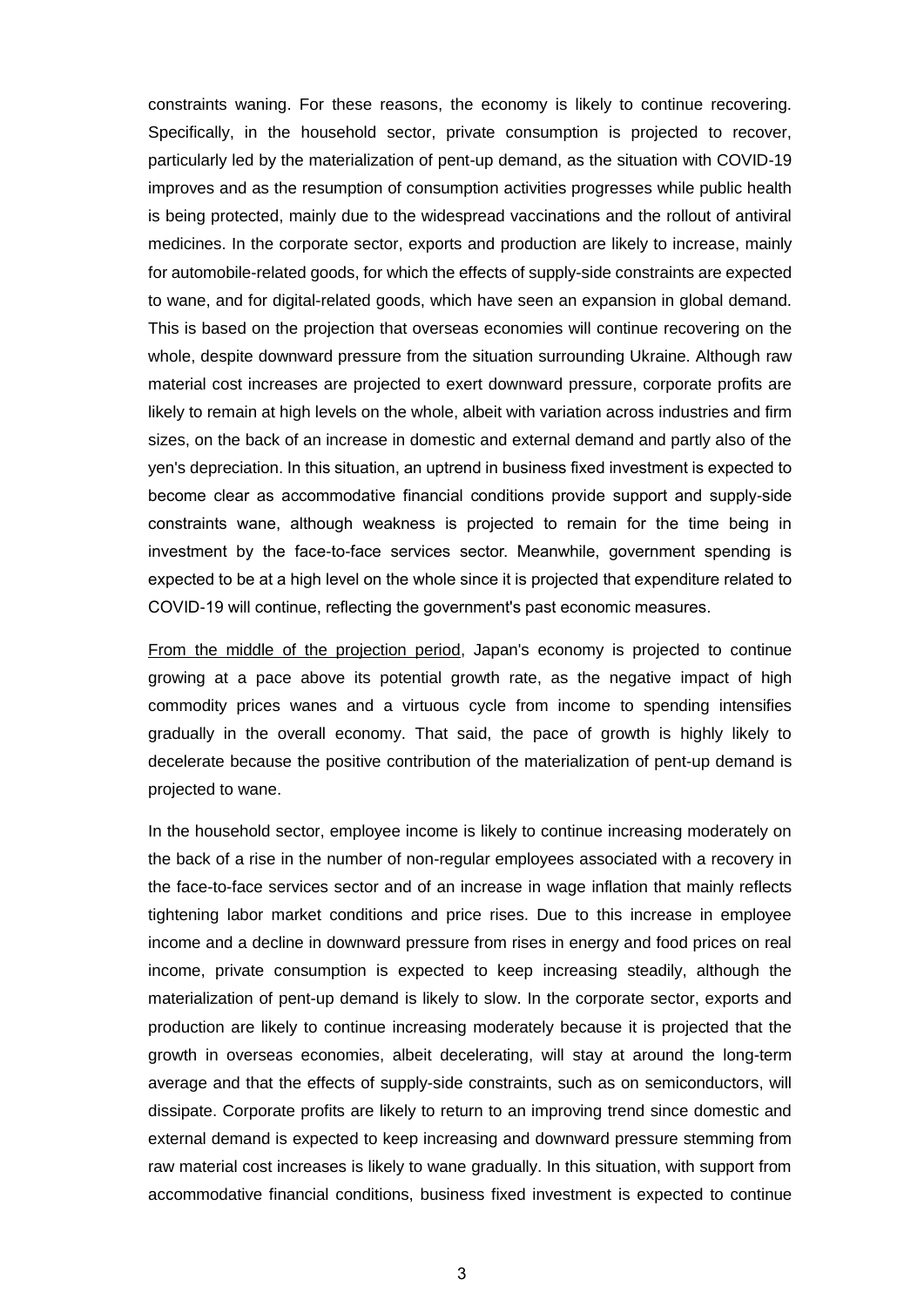increasing, including investment to address labor shortage, digital-related investment, and research and development (R&D) investment related to growth areas and decarbonization.

Looking at the financial conditions on which the above outlook is based, it is expected that they will remain accommodative as the Bank pursues Quantitative and Qualitative Monetary Easing (QQE) with Yield Curve Control, and that this will support an increase in private demand. $2$  That is, the environment for external funding, such as bank borrowing and the issuance of CP and corporate bonds, is projected to remain accommodative. In addition, backed by the Bank's measures to support financing, the government's measures, and efforts made by private financial institutions, firms' financial positions - including those of small and medium-sized ones, for which weakness has remained to date -- are likely to continue on an improving trend along with an economic recovery.

Meanwhile, the potential growth rate is expected to rise moderately.<sup>3</sup> This is mainly because productivity is likely to increase due to advances in digitalization and investment in human capital, and because capital stock growth is projected to accelerate due to the rise in business fixed investment. These developments are likely to be encouraged by the government's measures to transform the economic structure toward the post-COVID-19 era and by accommodative financial conditions.

#### **B. Baseline Scenario of the Outlook for Prices**

1

The year-on-year rate of change in the CPI (all items less fresh food) is likely to increase temporarily to around 2 percent -- due to the impact of a significant rise in energy prices - in fiscal 2022, when the effects of a reduction in mobile phone charges dissipate. Thereafter, however, the rate of increase is expected to decelerate because the positive contribution of the rise in energy prices to the CPI is likely to wane. Meanwhile, in terms of inflation excluding energy, for which prices fluctuate significantly, the year-on-year rate of change in the CPI (all items less fresh food and energy) is expected to moderately increase in positive territory on the back of improvement in the output gap and rises in medium- to long-term inflation expectations and wage inflation, and partly also of a pass-through of raw material cost increases to food in particular.

The main factors that determine inflation rates are assessed as follows. The output gap, which captures the utilization of labor and capital, has been negative recently. However, with Japan's economy following a growth path that outpaces its potential growth rate, it is

 $2$  Each Policy Board member makes their forecasts taking into account the effects of past policy decisions and with reference to views incorporated in financial markets regarding the future conduct of policy.

<sup>&</sup>lt;sup>3</sup> Under a specific methodology, Japan's recent potential growth rate is estimated to be marginally positive. However, the rate should be interpreted with considerable latitude. This is because the estimate is subject to change depending on the methodologies employed and could be revised as the sample period becomes longer over time. In addition, there are particularly high uncertainties in the current phase over how COVID-19 will affect the trends in productivity or labor supply.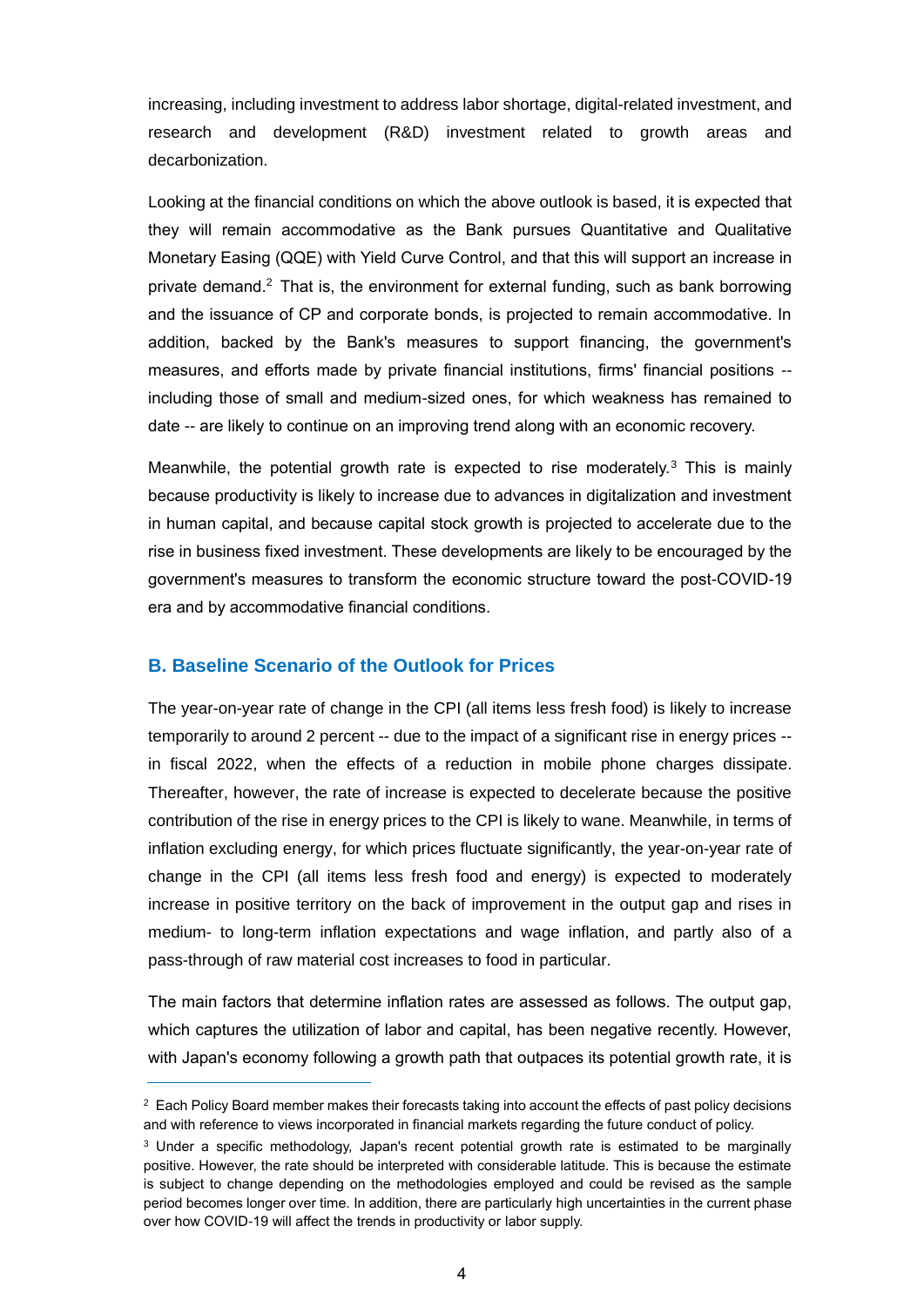projected to turn clearly positive around the second half of fiscal 2022 and then continue to expand moderately. Under these circumstances, labor market conditions are expected to tighten, partly due to a deceleration in the pace of increase in labor force participation of women and seniors, and upward pressure on wages is projected to intensify gradually. This is likely to contribute to improvement in households' tolerance of price rises and, coupled with the tight supply and demand conditions for goods and services, lead to a rise in inflation.

Medium- to long-term inflation expectations have risen, albeit at a moderate pace relative to short-term ones. Firms' price-setting stance has become increasingly active as a result of upward pressure remaining on costs from preventive measures against COVID-19 and of the recent rise in commodity prices. It is therefore likely that the pass-through of cost increases and a rise in selling prices will become widely observed, particularly for goods. The increase in actual inflation is expected to lead to a further rise in households' and firms' medium- to long-term inflation expectations through the adaptive formation mechanism and, in turn, bring about a wider range of price rises, including for services, and an increase in wage inflation.

### **III. Risks to Economic Activity and Prices**

#### **A. Risks to Economic Activity**

Regarding the aforementioned baseline scenario of the outlook for economic activity, it is necessary to pay particular attention to the following upside and downside risks, which are associated mainly with the course of COVID-19 and the situation surrounding Ukraine.

The first is the impact of COVID-19 on private consumption as well as on firms' export and production activities. There seems to be persistent vigilance against COVID-19 by Japanese households, particularly seniors, as evidenced by their behavior during the spread of the Omicron variant since the beginning of the year. If this tendency continues and people become less willing to go out, for example, due to factors such as the spread of highly contagious new variants, there is a risk that the materialization of pent-up demand will be delayed and private consumption will be pushed down. On the other hand, if people's vigilance against COVID-19 lessens significantly with the widespread vaccinations and the rollout of antiviral medicines, household savings that have accumulated as a result of pandemic-related restrictions could be withdrawn by more than expected and private consumption could be pushed up. In the meantime, with global supply and demand conditions for digital-related goods such as semiconductors remaining tight, there is a possibility that supply-side constraints become prolonged and amplified due, for example, to a resurgence of COVID-19 at home and abroad, the resultant strict public health measures in some countries and regions, and the consequent supply-chain disruptions. If this happens, Japan's exports and production could be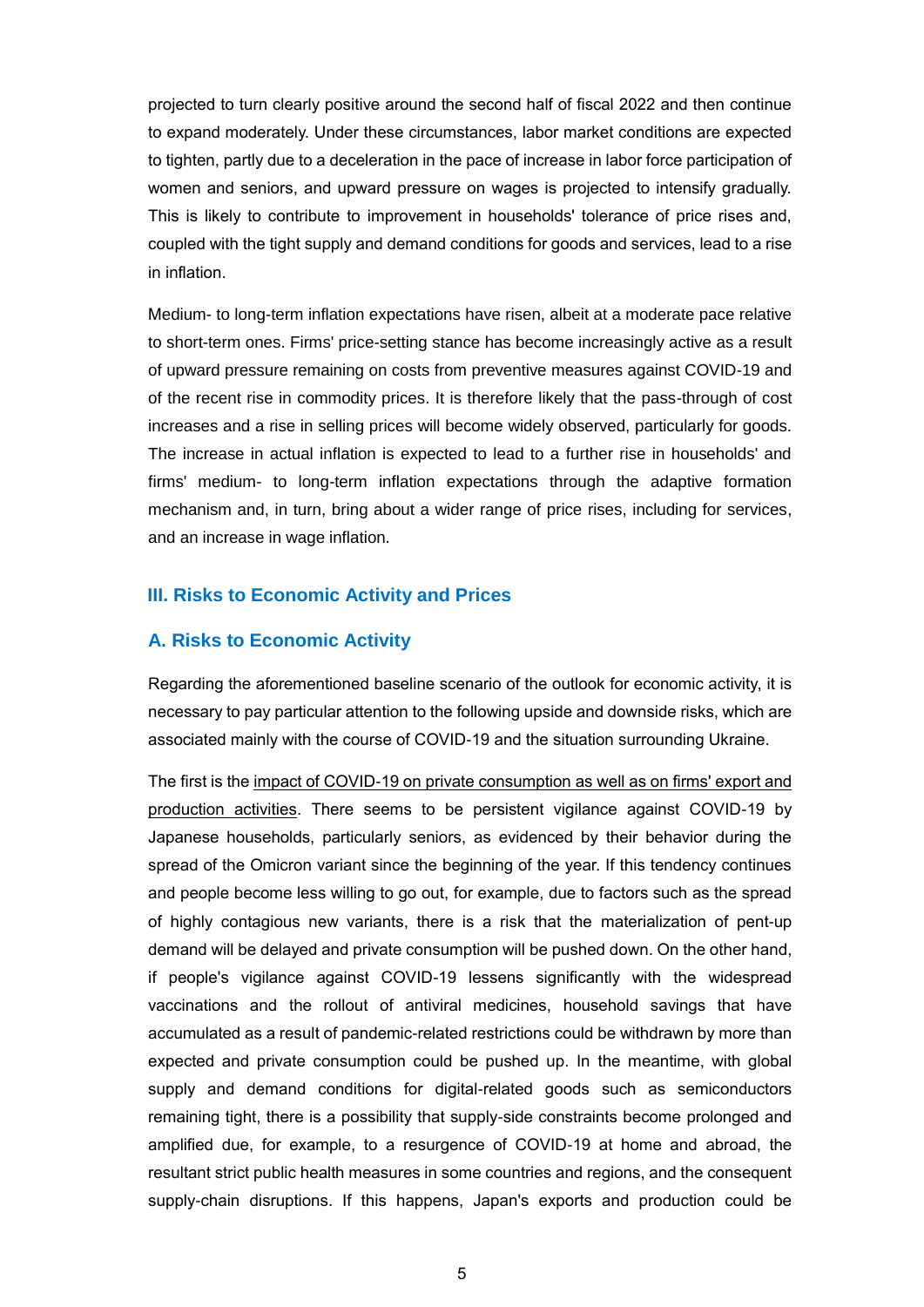pushed down and the adverse impact could even spill over to goods consumption and business fixed investment.

The second factor is developments in commodity prices. Commodity prices have risen on the back of an expansion in demand for commodities due to the global resumption of economic activity; these prices have recently been under increasing upward pressure even from the supply side due to heightened geopolitical risks concerning the situation surrounding Ukraine, in addition to the existing moves toward decarbonization. Since the rise in commodity prices due to supply factors is not accompanied by an expansion in external demand or an increase in exports, it puts greater downward pressure on economies of commodity importers like Japan through an increase in import costs. For this reason, if high commodity prices persist, Japan's economy could deviate downward from the baseline scenario through deterioration in the terms of trade. On the other hand, if these prices decline significantly on the back of, for example, an easing of geopolitical tensions, the economy could deviate upward through improvement in the terms of trade.

The third factor is developments in global financial and capital markets and in overseas economies. Amid concern in these markets over acceleration in the pace of reduction in monetary accommodation -- mainly for advanced economies facing a continued rise in inflation -- global financial conditions could tighten by more than expected through, for example, adjustments in risk asset prices and capital outflows from emerging economies. If this occurs, there is a risk that overseas economies will deviate downward from the baseline scenario. Furthermore, depending on the course of the situation surrounding Ukraine, overseas economies, particularly the euro area, which has strong economic relations with Russia and Ukraine, could be pushed down through the channels of a reduction in trade, in addition to a rise in commodity prices and amplification of supply-side constraints. Meanwhile, signs of a slowdown in the Chinese economy could become clearer due, for example, to adjustments in its real estate sector, with the medium- to long-term growth potential declining gradually.

The fourth factor considered from a somewhat long-term perspective is firms' and households' medium- to long-term growth expectations. It is expected that efforts with a view to the post-COVID-19 era, digitalization, and decarbonization will change Japan's economic structure and people's working styles. Depending on how households and firms react to such changes, their medium- to long-term growth expectations, the potential growth rate, and the output gap could go either upward or downward.

### **B. Risks to Prices**

If the aforementioned risks to economic activity materialize, prices also are likely to be affected accordingly. In addition, it is necessary to pay attention to the following two risks that are specific to prices.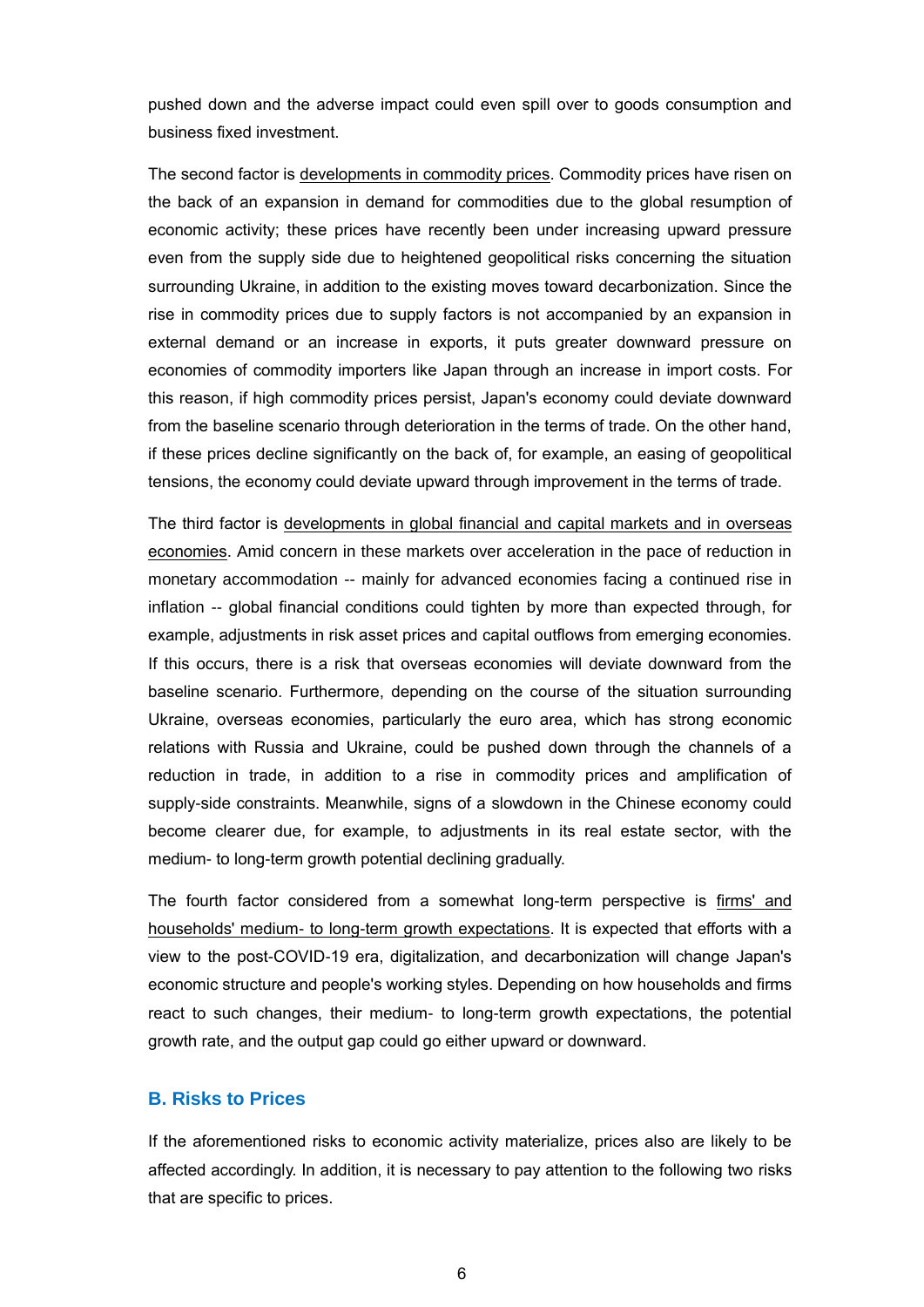The first is high uncertainties over firms' price- and wage-setting behavior, which could exert either upward or downward pressure on prices. Depending on the degree of upward pressure from raw material costs and on developments in firms' inflation expectations, the pass-through of cost increases to selling prices could accelerate by more than expected and lead prices to deviate upward from the baseline scenario. On the other hand, given that, in Japan, the behavior and mindset based on the assumption that prices and wages will not increase easily are deeply entrenched, there is a risk that moves to increase wages will not strengthen, households' tolerance of price rises will be slow to improve, and prices will deviate downward from the baseline scenario.

The second risk is future developments in foreign exchange rates and international commodity prices, as well as the extent to which such developments will spread to import prices and domestic prices. These risks may lead prices to deviate either upward or downward from the baseline scenario. In particular, due to high uncertainties over the course of the situation surrounding Ukraine, fluctuations in international commodity prices have been significant recently. In this situation, the impact on overall prices through energy and food prices warrants attention.

### **IV. Conduct of Monetary Policy**

1

In the context of the price stability target, the Bank assesses the aforementioned economic and price situation from two perspectives and then outlines its thinking on the future conduct of monetary policy.<sup>4</sup>

The first perspective involves an examination of the baseline scenario of the outlook. Although it will take time, the year-on-year rate of change in the CPI is likely to increase gradually as an underlying trend toward achieving the price stability target, mainly on the back of improvement in the output gap and rises in medium- to long-term inflation expectations and wage inflation.

The second perspective involves an examination of the risks considered most relevant to the conduct of monetary policy. Concerning risks to the outlook, the course of COVID-19, including variants, and its impact on domestic and overseas economies continue to warrant attention. In addition, there are extremely high uncertainties over developments in the situation surrounding Ukraine and the associated developments in commodity prices, global financial and capital markets, and overseas economies. With regard to the risk balance, risks to economic activity are skewed to the downside for the time being, mainly due to the impact of COVID-19 and the situation surrounding Ukraine, but are generally balanced thereafter. Risks to prices are skewed to the upside for the time being, mainly

<sup>4</sup> As for the examination from two perspectives in the context of the price stability target, see the Bank's statement released on January 22, 2013, entitled "The 'Price Stability Target' under the Framework for the Conduct of Monetary Policy."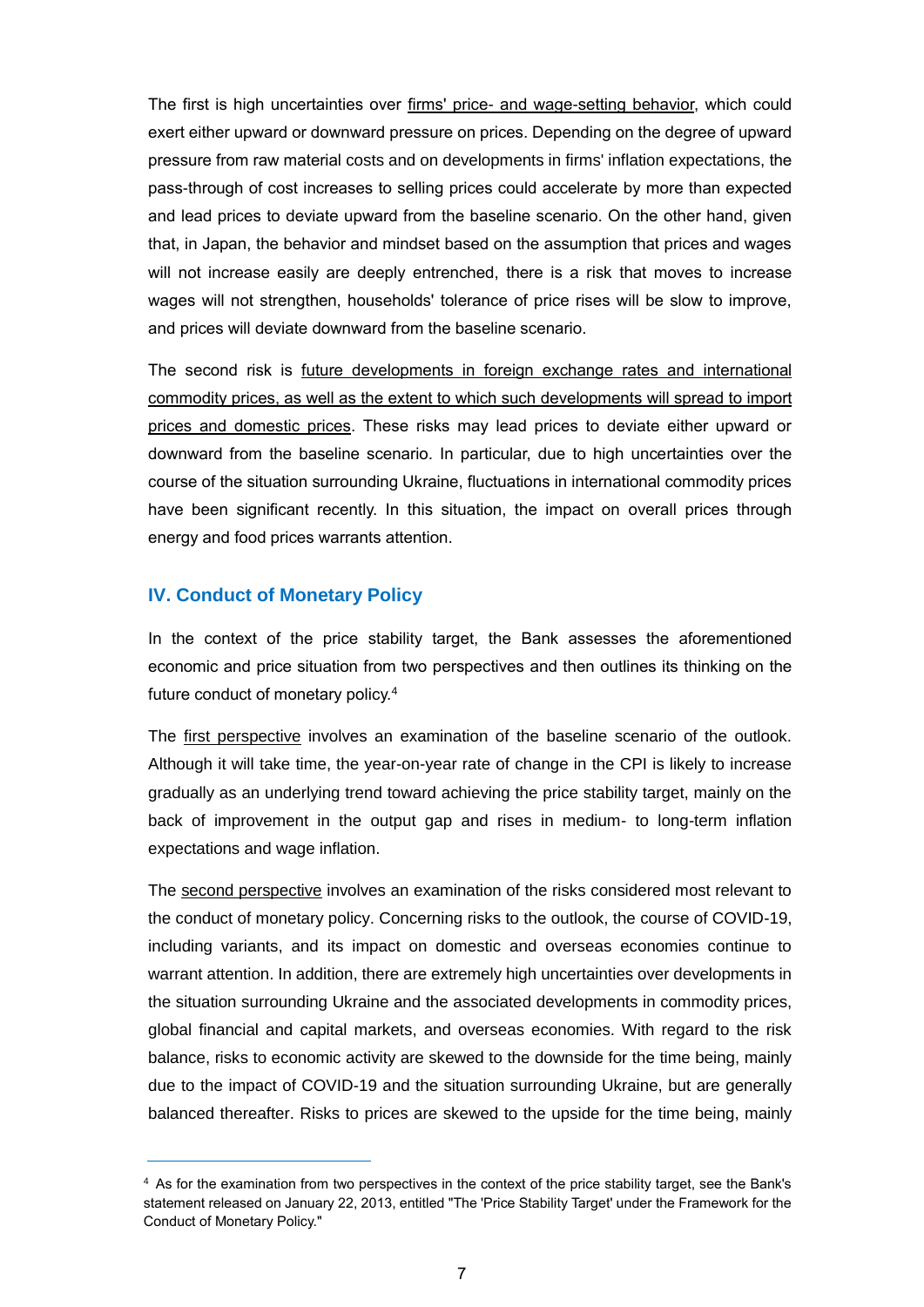reflecting uncertainties over energy prices, but are generally balanced thereafter. On the financial side, overheating has not been seen in asset markets and financial institutions' credit activities. Japan's financial system has maintained stability on the whole, despite the pandemic. Even in the case of an adjustment in the real economy and global financial markets, the financial system is likely to remain highly robust on the whole, mainly because financial institutions have sufficient capital bases. When examining financial imbalances from a longer-term perspective, if downward pressure on financial institutions' profits, such as from low interest rates, the declining population, and excess savings in the corporate sector, becomes prolonged, this could create a risk of a gradual pullback in financial intermediation. On the other hand, under these circumstances, the vulnerability of the financial system could increase, mainly due to the search for yield behavior. Although these risks are judged as not significant at this point, it is necessary to pay close attention to future developments.<sup>5</sup>

As for the conduct of monetary policy, the Bank will continue with QQE with Yield Curve Control, aiming to achieve the price stability target of 2 percent, as long as it is necessary for maintaining that target in a stable manner. It will continue expanding the monetary base until the year-on-year rate of increase in the observed CPI (all items less fresh food) exceeds 2 percent and stays above the target in a stable manner.

For the time being, while closely monitoring the impact of COVID-19, the Bank will support financing, mainly of firms, and maintain stability in financial markets, and will not hesitate to take additional easing measures if necessary; it also expects short- and long-term policy interest rates to remain at their present or lower levels.

1

<sup>5</sup> For details, see the Bank's *Financial System Report* (April 2022).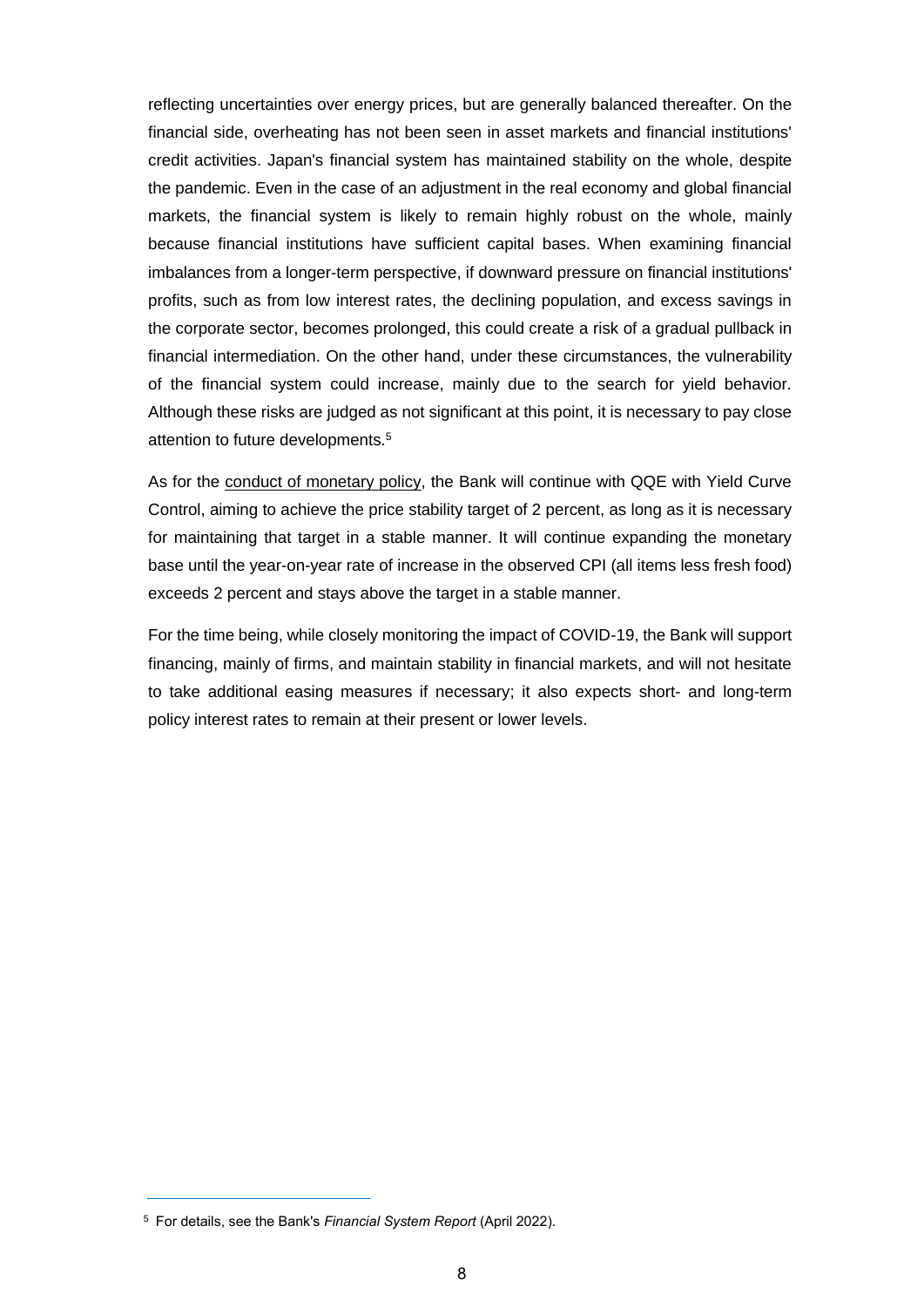(Appendix)

### **Forecasts of the Majority of the Policy Board Members**

y/y % chg.

|                                | Real GDP                     | CPI (all items less<br>fresh food) | (Reference)<br>CPI (all items less<br>fresh food and energy) |
|--------------------------------|------------------------------|------------------------------------|--------------------------------------------------------------|
| Fiscal 2021                    | $+2.0$ to $+2.2$<br>$[-2.1]$ | $+0.1$                             | $-0.8$                                                       |
| Forecasts made in January 2022 | $+2.7$ to $+2.9$<br>$[+2.8]$ | $0.0$ to $+0.1$<br>[0.0]           |                                                              |
| Fiscal 2022                    | $+2.6$ to $+3.0$<br>$[-2.9]$ | $+1.8$ to $+2.0$<br>$[+1.9]$       | $+0.8$ to $+1.0$<br>$[-0.9]$                                 |
| Forecasts made in January 2022 | $+3.3$ to $+4.1$<br>$[-3.8]$ | $+1.0$ to $+1.2$<br>$[+1.1]$       |                                                              |
| Fiscal 2023                    | $+1.5$ to $+2.1$<br>$[+1.9]$ | $+0.9$ to $+1.3$<br>$[+1.1]$       | $+1.1$ to $+1.3$<br>$[+1.2]$                                 |
| Forecasts made in January 2022 | $+1.0$ to $+1.4$<br>$[+1.1]$ | $+1.0$ to $+1.3$<br>$[+1.1]$       |                                                              |
| Fiscal 2024                    | $+1.1$ to $+1.3$<br>$[+1.1]$ | $+1.0$ to $+1.3$<br>$[+1.1]$       | $+1.2$ to $+1.5$<br>$[+1.5]$                                 |

Notes: 1. Figures in brackets indicate the medians of the Policy Board members' forecasts (point estimates).

2. The forecasts of the majority of the Policy Board members are constructed as follows: each Policy Board member's forecast takes the form of a point estimate -- namely, the figure to which they attach the highest probability of realization. These forecasts are then shown as a range, with the highest figure and the lowest figure excluded. The range does not indicate the forecast errors.

3. Each Policy Board member makes their forecasts taking into account the effects of past policy decisions and with reference to views incorporated in financial markets regarding the future conduct of policy.

4. The CPI figures for fiscal 2021 are actual values.